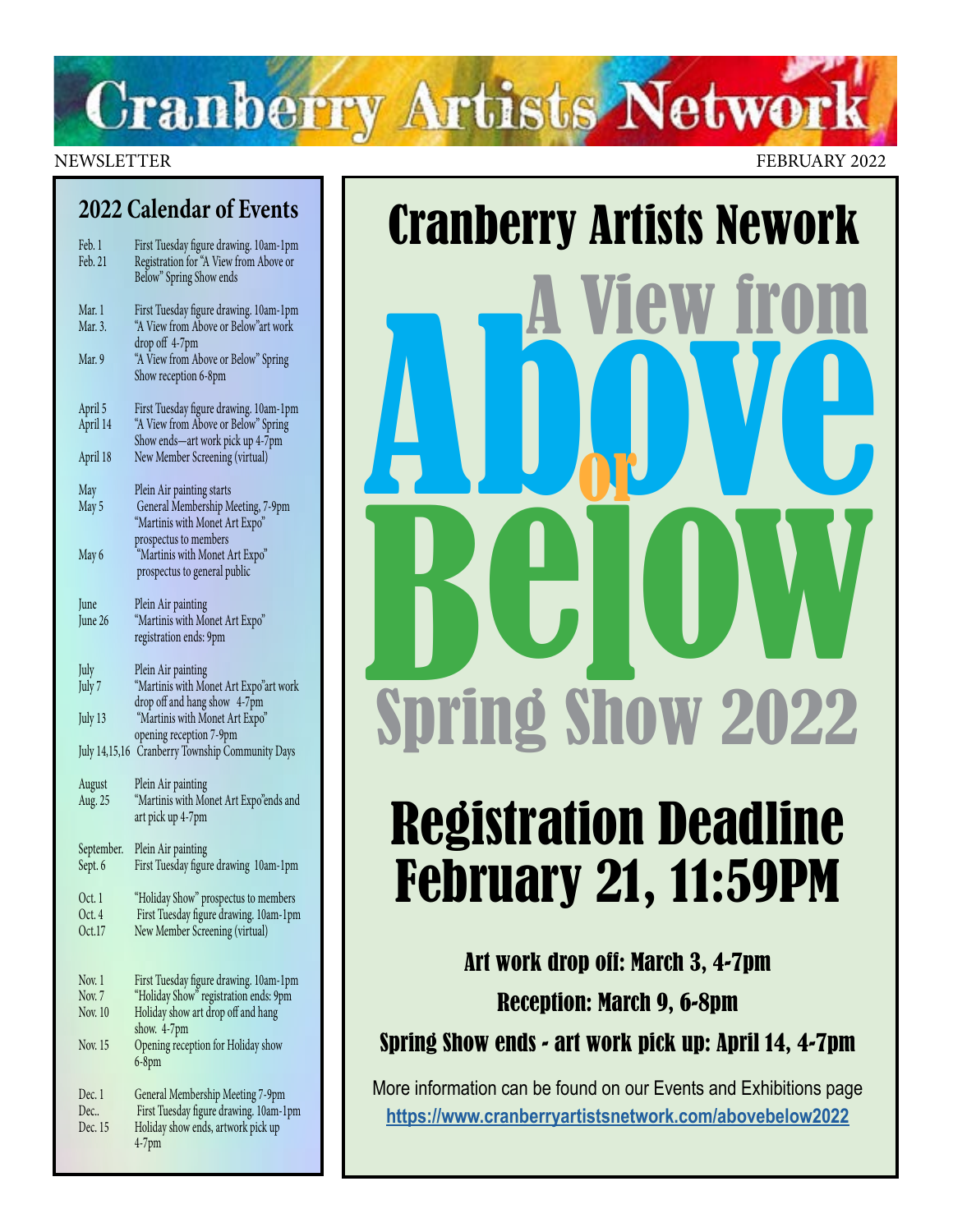**Cranberry Artists Network Back Hall Gallery and Glass Case Show Schedule** 

Back hall gallery artists please send Kathy Bischak, kbischak@ comcast.net and Debra Tobin debratobin@ymail.com, your bios, headshot/photo, photos of artwork, website and contact info now so they can prepare press releases and newsletter info in advance.

> January 2022 **New Members Show**

February 2022 **Nicolette Tolomeo Germain**

> March 2022 **Lynda Kirby**

April 2022 **Marge Gardner**

May 2022 **Bradley Page**

June 2022 **Monica Hietsch**

July 2022 **Figure Drawing**

> August 2022 **Plein Air**

September 2022 **Kathy Bischak**

October 2022 **Martha Skerlinski**

November & December 2022 **Holiday Show**

**Contact Vickie Schilling, vickie.schilling@gmail.com to be added to the list for upcoming 2023 show slots.**

# **Cranberry Artists Network**

**FEBRUARY FEATURED ARTISTS Nicolette Tolomeo Germain**

owner of Nicolette's Memories Photography



Born in Ellwood City, Pa., Nicolette's artistic journey began in the garment industry as a 3rd generation tailor with a passion for photography. After a lifetime of customer service and a local business owner, following her dreams, led by faith, life's journey continues to bring blessings thru the eye of a camera lens and a click of a shutter. "Memories Photography" was born from documenting and preserving moments in time. A love for

nature and the outdoors, many photos from her travels and our local parks will be displayed. "God's gifts are everywhere! I switched from film photography to digital years ago however my photos are still reality … as I see life, capturing fleeting moments unaltered by modern technology". Her current collection will be featured in the Back Hall Gallery this month with a meet/greet reception Feb. 6th 1:30 - 3:30. Various subjects & mediums are in the show for all to enjoy. Cards & calendars will be available to purchase on Feb 6th. Bring your Valentine & snack on cookies & chocolates! There are plans for a future photo viewing & purchasing online site.

Please follow Nicolette on Facebook at @NicolettesShop or subscribe to Nicolette's newsletter list for email updates. Nicolette@zoominternet.net 724-368-1100

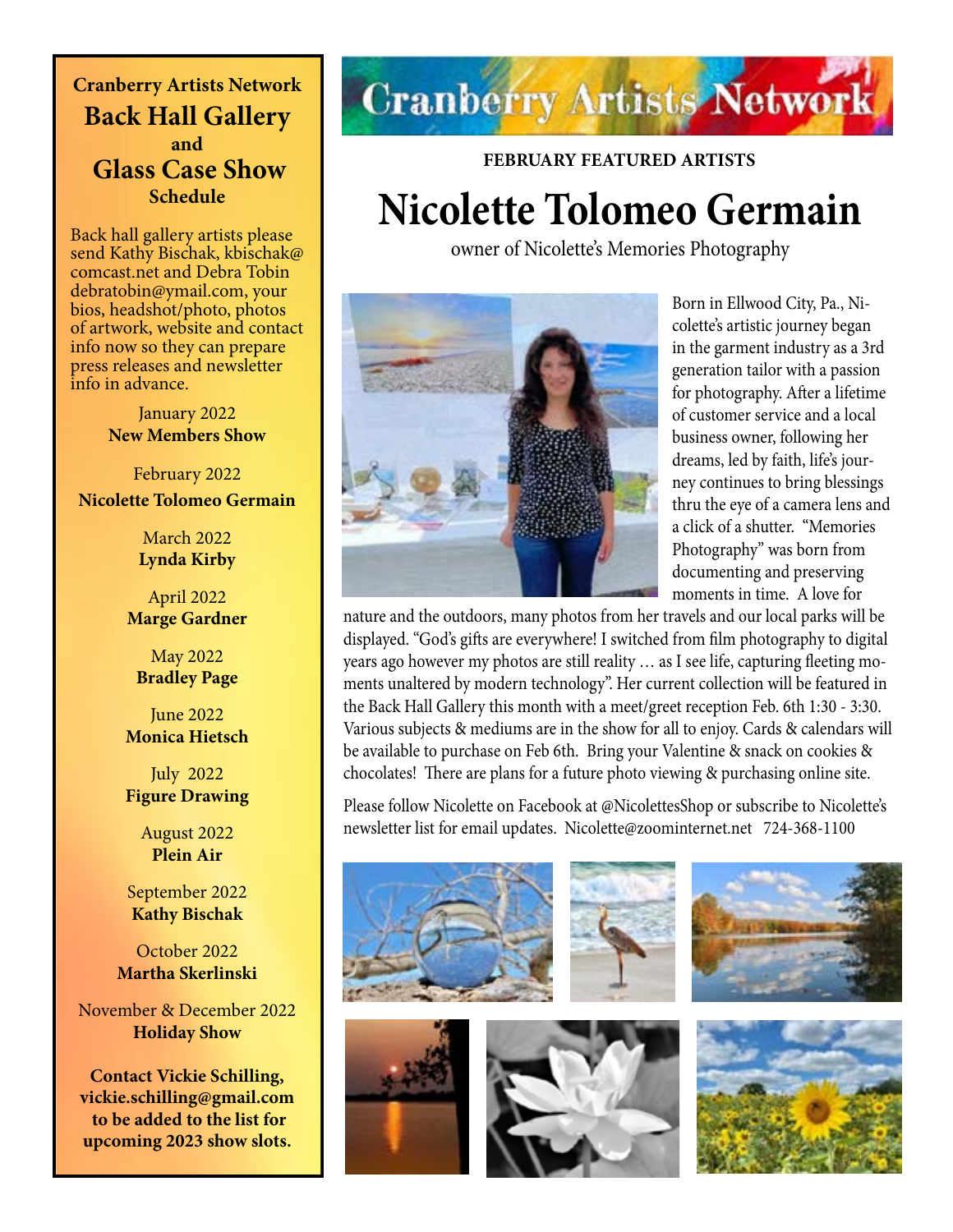# **Cranberry Artists Network**





- CAN dues run from January through December 31.
- Active Members must pay yearly dues of \$25 by January 31.
- After January 31, the active Member's dues will increase by \$5 to \$30.

Nonpayment of dues by March 31 will result in loss of membership. Active Members who have lost their membership for nonpayment of dues will need to go through the screening process to be reinstated as an active member again.

• A couple living in same household will pay \$40 for both members.

### **2 WAYS TO PAY! PAYPAL OR CHECK!!**

• Checks payable to Cranberry Artists Network to the following address:

Cranberry Artists Network c/o Marcy Bogdanich PO BOX 1876 Cranberry Township, Pa 16066

• You can also use PayPal by going to our link: **<https://www.cranberryartistsnetwork.com/memberpayment>**

### **MJ Hadley, Membership Chair**



**• Member Only Shows featuring member artwork • Life Model Drawing, Plein Air Painting, Classes & More!**

# **CALL FOR ARTISTS**



Spring Nicole & Harry **MARTIN** 

**Mark your calendars and submit your work for the 99th annual Nicole & Harry Martin Spring Show!**

**We welcome submissions from any and all artists living, working or studying within 250 miles of the city of Erie, Pennsylvania.** 

**The call for online submissions will be open from January 1st-February 11th 2022.**

*More details can be found at: [ErieArtmuseum.org/springshow](https://ErieArtmuseum.org/springshow)*

### **MEMBERSHIP NOTICES**

**AS OF JANUARY 2022 THERE WILL BE NO MORE CHECKS TO PAY FOR ENTRANCE FEES AND ALL REGISTRATION WILL BE THROUGH PAYPAL** 

**WE ARE LOOKING FOR VOLUNTEERS TO HELP HANG AND TAKE DOWN SHOWS.**

**------------**

**This is a fun opportunity to meet and connect with fellow artists, help the organization, and get a sneak peak of the beautiful art on display.**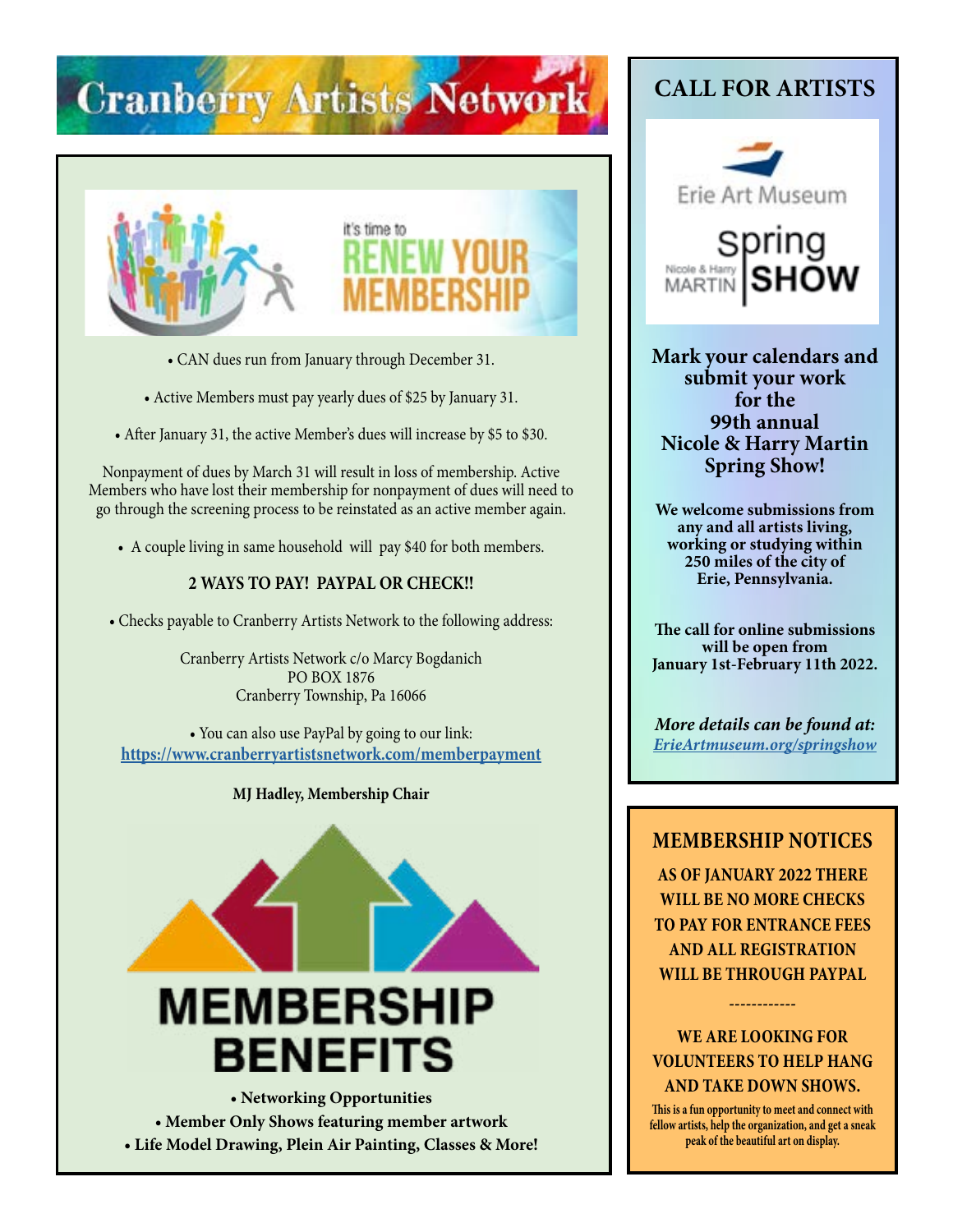## **CALL FOR ARTISTS**



### **June 30, July 1, 2, & 3, 2022**

You are invited to enter the Westmoreland Art Nationals Juried Fine Art & Photography Exhibition. Attached is an entry form. Please take note that the deadline is Friday, March 4, 2022. All entry forms must be postmarked or hand delivered on or before this date.

Since 1978, the Westmoreland Art Nationals has attracted submissions from not only local artists, but also regional, national, and international talents. The first exhibit will be held at the Westmoreland County Community College from Saturday, May 21 through Wednesday, June 8 with the second exhibit taking place Thursday, June 30 through Sunday, July 3 as part of the Westmoreland Arts & Heritage Festival. The opening reception for the Festival exhibit will take place on Saturday, June 25. You may enter as many pieces as you would like to be considered in both of our exhibits. Along with two physical on-site exhibits, we will again offer digital presentation for both live shows. Both shows provide excellent exposure for you and serve as wonderful networking opportunities to meet other distinguished artists in your field.

The 2022 Westmoreland Art Nationals entry form is available at

**[https://artsandheritage.com/](https://artsandheritage.com/art-nationals/) [art-nationals/](https://artsandheritage.com/art-nationals/)** as a PDF form.

We welcome and encourage you to invite others to apply.

# **Cranberry Artists Network**

### MEMBER NEWS

**[Duane Cacali](http://www.dcdigitalcanvas.com/)** and **[James Tobin](https://jamestobinart.com/)** received Bronze Awards in the Camelback Gallery Abstracts with Red 2022 International Painting Exhibition. The awards include a 3-month online group exhibition of their work, social media exposure, Art Week and Art Base exhibition publication, and e-blast announcement. We hope you will participate in the "likes" contest. The artist(s) with the most "likes" (clicks on the heart) will receive a free entry into any upcoming competitions. [https://www.camel](https://www.camelbackgallery.com/abstractswithred2022exhibition)[backgallery.com/abstractswithred2022exhibition](https://www.camelbackgallery.com/abstractswithred2022exhibition)



Duane Cacali Title of work: Celebrations Begin





**Lorrie Ann Minicozzi's** series of live figure drawing sessions at her studio in Gibsonia, Pennsylvania continues Sunday, February 6, 2022!!!!! The fee is \$10 per 3-hour session and will vary weekly between draped, costumed, and nude posing. The upcoming sessions are scheduled for Sunday afternoons from 12-3 pm. Feb 6, Feb 20 & Mar 13 - Models: TBD. As advance coordination needs to occur, an RSVP for each individual session will be needed in advance. There will be tables and chairs, great natural and studio lighting, ample space to spread out, room for easels and light refreshment provided. In the interest of Covid, the models have been vaccinated and social distancing will be encouraged. Please feel free to text or call with any additional questions 631-697-4065.

**[James](https://jamestobinart.com/)** and **[Debra Tobin](http://www.debratobinart.com)** will be participating in the Hoyt Mini Master-

piece Competition and Exhibit that asked artists to choose a famous painting to replicate. They will be on display at the Hoyt from March 1 through April 21.

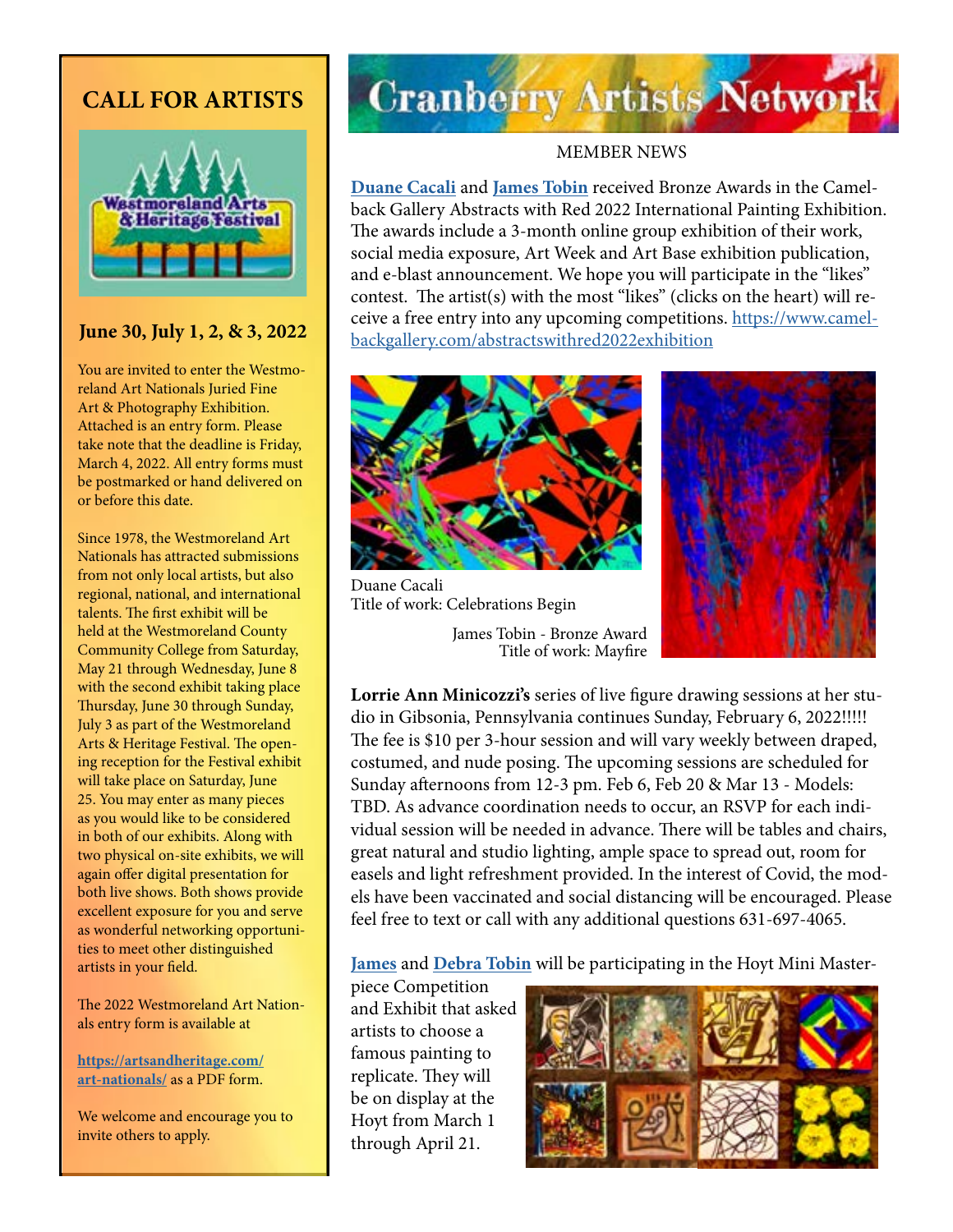

### MEMBER NEWS

**Marian Sallade** will be entering the North Hills Art Center exhibit in February. Title of show, A Pittsburgh Perspective Art Show. Opening reception Saturday February 5, 7pm-9pm. Open through March 4, Monday through Friday 10am-3pm and Tuesday 7pm-9pm [www.northhillsartcenter.org](http://www.northhillsartcenter.org)



The barn on Lewis Farms, from a Another painting for the show is Cranberry Artist Paint out. titled Cranberry Park Done on a





Title: Days End Cranberry Artist plain air paint out

"The Courtney-Laughlin Framing and Art Gallery in Beaver, Pa. will be honoring the Beaver Art Group. The group has been creating art since 1949. CAN members, **Jennie Johnstone, Marge Gardner, Linda Sant'Eufemia** along with Rhonda Pigman, and Frank Bisceglia are among the long-time

members of the Beaver Art Group who will be displaying their paintings."



### **FIRST TUESDAY OPEN STUDIO**

Remember that Tuesday Feb1 is this week! Katie Dudas is our model. Try to get there before 10 to set up. Bring at least \$10 for the model. We are trying to give our models a raise, so if you can, bring a little extra. Model will pose from 10 - 1:00. We will have 5 two minute warm ups, 2 5 minute sketches. Then one long pose that includes breaks every 20 minutes. Try and join us. Mary, MJ, Kathy



# children's museum

### pittsburgh

We are pleased to reinstate the summer in-person Tough Art Residency Program for its 14th installment after a two-year hiatus due to the COVID-19 pandemic. residency goals

- Produce artwork that is tough enough to withstand public interaction, especially that of children • Work collaboratively with Children's Museum of Pittsburgh staff to create and develop an engaging
- work of art to be exhibited in the museum
- Give artists a platform to display their work and reach a potentially new audience, which in turn, provides new avenues of art exploration for the museum

See past Tough Art projects **[https://pittsburghkids.org/exhib](https://pittsburghkids.org/exhibit/tough-art-call-for-artists/)[it/tough-art-call-for-artists/](https://pittsburghkids.org/exhibit/tough-art-call-for-artists/)**

### **Applications must be received by 11:59 pm on March 13, 2022.**

Selected artists will be announced on April 1, 2022.

Send any questions about the Tough Art residency to submissions@pittsburghkids.org.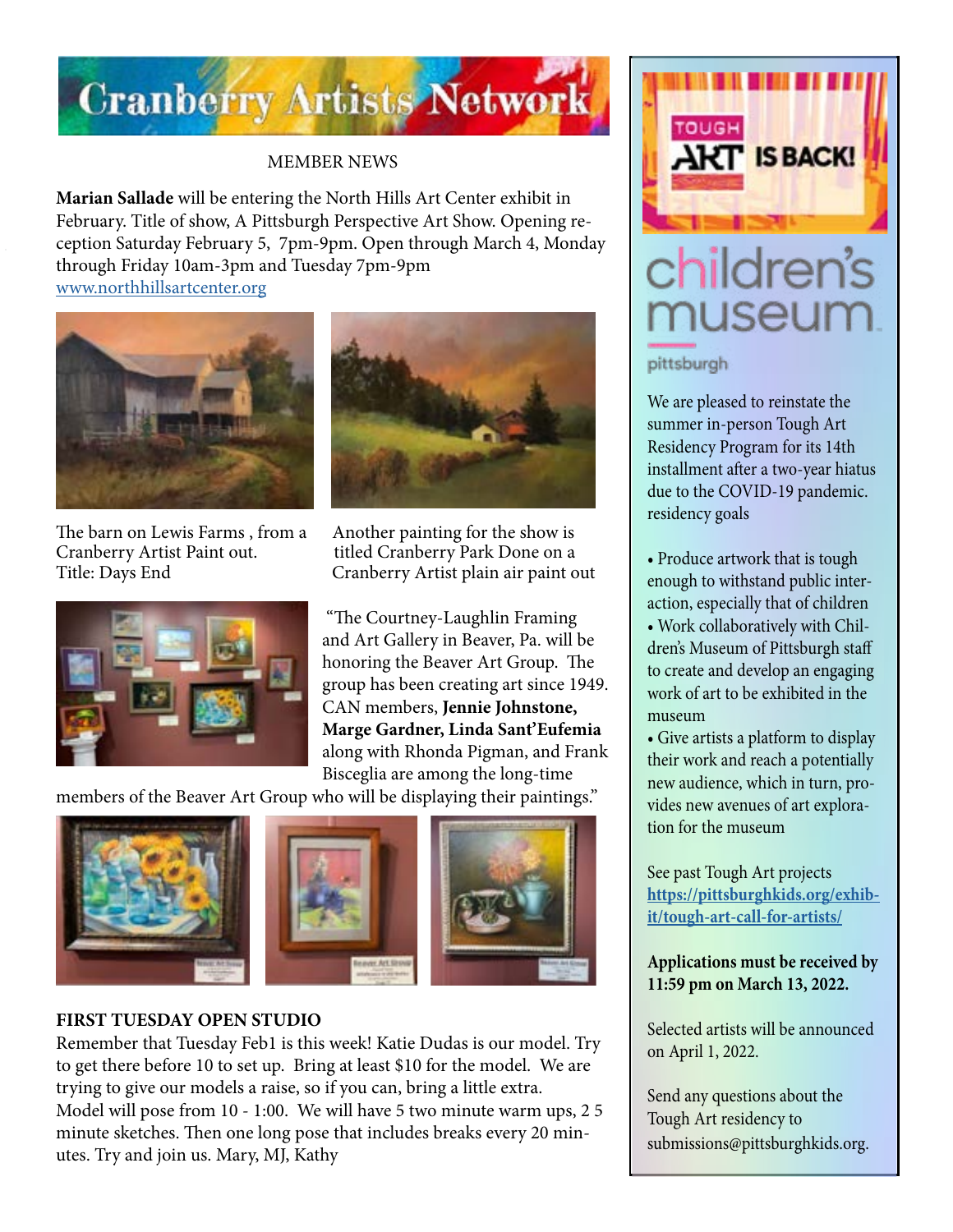# **CALL FOR ARTISTS**



**2022 INTERNATIONAL ACHIEVEMENT AWARDS OIL PAINTING**

**• All subject matter and styles allowed.** 

- **Up to two images per submission.**
- **No nudity, profanity or political artwork. • Images must be professionally presented for jury.**

#### **Award include:**

**1st place through 10th place (cash awards top 3 - TBD based on # of entries) Finalist Awards (based on # of entries) Virtual Award Exhibition Social Media Promotion & E-blast Announcement 2022 International Achievement Award Certificate (This is competition. Only the jury selected artwork/artists will receive an award)**

**Deadline February 15, 2022 \$25 entry fee (non-refundable) Awards Announced February 28, 2022**

**[https://www.camelbackgallery.com/](https://www.camelbackgallery.com/internationalacheivementawardsentry) [internationalacheivementawardsentry](https://www.camelbackgallery.com/internationalacheivementawardsentry)**

# **2022 INTERNATIONAL ACHIEVEMENT AWARDS ACRYLIC PAINTING**

- **All subject matter and styles allowed.**
- **Up to two images per submission.**
- **No nudity, profanity or political artwork.**
- **Images must be professionally presented for jury.**

**Award include:**

**1st place through 10th place (cash awards top 3 - TBD based on # of entries) Finalist Awards (based on # of entries) Virtual Award Exhibition Social Media Promotion & E-blast Announcement 2022 International Achievement Award Certificate (This is competition. Only the jury selected artwork/artists will receive an award)**

#### **Deadline February 15, 2022 \$25 entry fee (non-refundable) Awards Announced February 28, 2022**

**https://www.camelbackgallery.com/ internationalacheivementawardsentry**

# **Cranberry Artists Network**

### MEMBER NEWS

### **Susan Walker Art Winter 2022 Workshops and Events**

Simple Watercolors - An intro to learning the Beautiful Art of Watercolor 6:30 PM - 8:00 PM Jan 21, February 18. March 18 (take one class or all. Each class different) CURIO cool 113 Main Street, Zelienople (412)282-3640 <https://www.curiocool.com/curioclassesandevents>

Bible Art Journaling in the Scriptures 2nd Friday of Each month Presbyterian Church of Portersville 1297 Perry Highway Jan 14, Feb 11, Mar 11, Apr 8, May 13, Jun10, Jul 8, Aug No Class, Sept 9, Oct. 14, Nov 11, Dec. NO CLASS \$22/ class include all the materials to create a beautiful page. [www.susanwalkerart.com](http://www.susanwalkerart.com) or 724-272-2146

Preschool Art Class: Ages 3-5 SATURDAY AT 10 AM – 11 AM JANUARY 8 and/ OR FEBRUARY 12 (each class different) CURIO cool 113 Main Street, Zelienople (412)282-3640 <https://www.curiocool.com/curioclassesandevents>

Pre-K/Kinder Art Class Ages 5-6 ( AM or Pm sessions) FRIDAY, 11 AM – 12 am and/or 1p-2pm JANUARY 28 and/or February25 (each class different) @ CURIO cool 113 Main Street, Zelienople (412)282-3640 <https://www.curiocool.com/curioclassesandevents>



Sexual Identity<br>mic **Page** Race Environment Pandemic Education Economic justice

Reproductive Rights quality Political

### WOMEN IN ART 2022: **VISUAL VOICES**

### April 23 through June 4, 2022

Entries due midnight March 19, 2022

Open to artists identifying as female in southwest Pa and the Morgantown, WV area

This exhibition challenges women artists to make art that speaks to the power the visual arts can wield in our current cultural climate. Visual Voices aspires to expand the canon of art by being a platform to showcase a symphony of women's voices that sing loudly and passionately about the changes and challenges of our time.

You Are Here, with partner Maureen Kochanek, challenges artists to complete this sentence: My visual voice speaks to Above statement must accompany digital images and entry fee when submitting work. For application and details visit yah406clay.org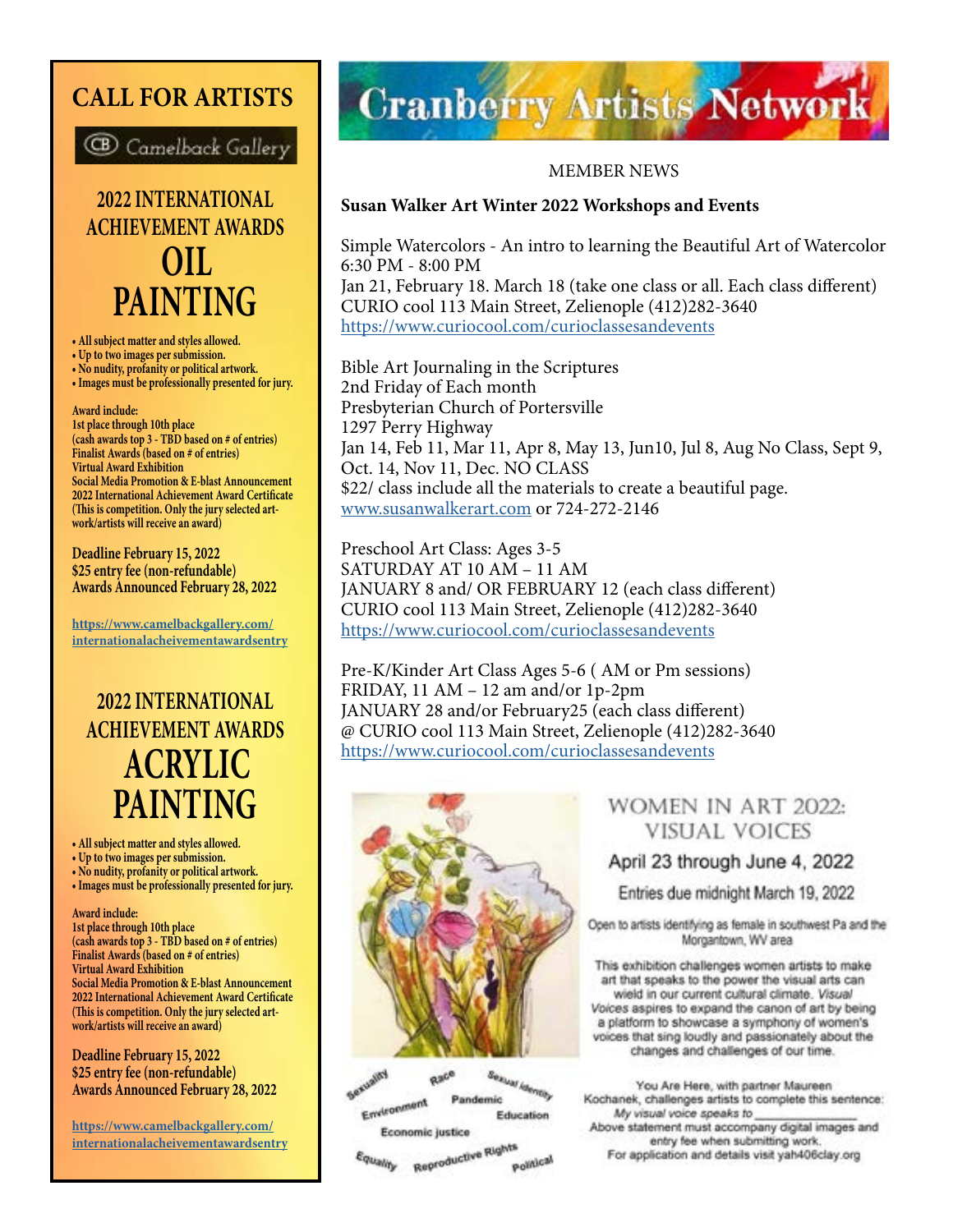

### MEMBER NEWS

Thank you **Susan Drennan** and **Clare Torso** for agreeing to take over the Plein Air Group planning! Also a huge thank you to **Kathy Bischak** for the hard work coordinating this group over the past years!

Susan Drennan is new to Pennsylvania as of last February. She has a B.A. degree in painting with a minor in Curatorial studies. She has been painting for over 40 years in various media. She comes from Massachusetts and the art community there is very active with lots of venues to show art. She went out painting everyday unless it rained or was snowing. She has, though,also painted in the snow.

Clare Torso is a retired art teacher from Seneca Valley School District. She has a B.F.A. and B.S. Art Ed. from Edinboro University and loves to plein air paint in watercolor. Clare lives in Slippery Rock so being near to state parks like Jennings and Moraine are favorite places to paint.

If you are interested in joining the plein air group contact Susan susanedrennan@gmail.com or Clare gctorso@zoominternet.net to be added to the mailing list.

FEBRUARY ART NEWS

### **North Hills Art Center Winter Art Show Title/theme: Pittsburgh Perspective**

February 5 - March 4 Opening reception Saturday February 5, 7pm-9pm. Open through March 4, Monday through Friday 10am-3pm and Tuesday 7pm-9pm

### **Valentine's Day Mindful Painting**

Sunday, February 13 • Time: 10am–1pm

The Westmoreland Museum of American Art 221 N Main St, Greensburg, PA Cost: \$45 member/\$50 non-member (+bring your own materials- list provided upon registration)

Advance registration is required. Registration Deadline: Friday, February 11 To register, click here [https://thewestmoreland.org/event/valentines-day-mind](https://thewestmoreland.org/event/valentines-day-mindful-painting/)[ful-painting/](https://thewestmoreland.org/event/valentines-day-mindful-painting/) or call 1.888.718.4253.

### **New! Art After Hours: Tina Williams Brewer**

Fri, Feb 25, 6 – 8 PM The Westmoreland Museum of American Art 221 N Main St, Greensburg, PA Cost: \$10 member/\$12 non-member/\$15 at the door flat rate (Includes one complimentary drink; cash bar available)

Advance registration is recommended.

To register, click here [https://thewestmoreland.org/event/new-art-after-hours](https://thewestmoreland.org/event/new-art-after-hours-tina-williams-brewer/)[tina-williams-brewer/](https://thewestmoreland.org/event/new-art-after-hours-tina-williams-brewer/) or call 1.888.718.4253.

## **CALL FOR ARTISTS**



Oglebau Institute Inspiring the Imagination

#### **Raising the Roof! Take a piece of Stifel Fine Arts Center home!**

In 2019, The Oglebay Institute launched a \$4.4 million capital campaign to complete critical improvements to two of its historic properties and make other investments throughout the organization. In the summer of 2021, preservation work began on the Stifel Fine Arts Center, in cluding the complete removal and replacement of its terra cotta tile roof. Additional campaign details are available online at [oionline.com/capitalcampaign](http://oionline.com/capitalcampaign/).

We saved some of the tiles that came off the roof, and we are asking artists to create a unique piece of artwork using these tiles. These artworks will be auctioned off to raise money to help pay for our new roof.

### **To Enter:**

- **Pick up** roof tile(s) from the
- Stifel Fine Arts Center. January 31
- February 19 (unable to ship)
- **Create** a unique piece of artwork using roof tile(s) from the Stifel Fine Arts Center.
- **Take** a clear, well lit, high-resolution photo of the piece.

• **Enter** through the call "Raise the Roof!" at [callforentry.org](https://www.callforentry.org/). April 20th

• **Hand deliver** the finished piece to the Stifel Fine Arts Center. April 25-30 (All work must be hand delivered)

• **Come** to the auction! Auction gala: May 7th

Artists will get 50% of the proceeds and the other 50% will go to the capital campaign. Artists are welcome to donate their proceeds back to the capital campaign as a tax-deductible donation.

### PROSPECTUS

[https://drive.google.com/file/d/14TFpyw6o](https://drive.google.com/file/d/14TFpyw6opgh-QhaVUiQ6UsAXZ9L8vYBa/view)[pgh-QhaVUiQ6UsAXZ9L8vYBa/view](https://drive.google.com/file/d/14TFpyw6opgh-QhaVUiQ6UsAXZ9L8vYBa/view)